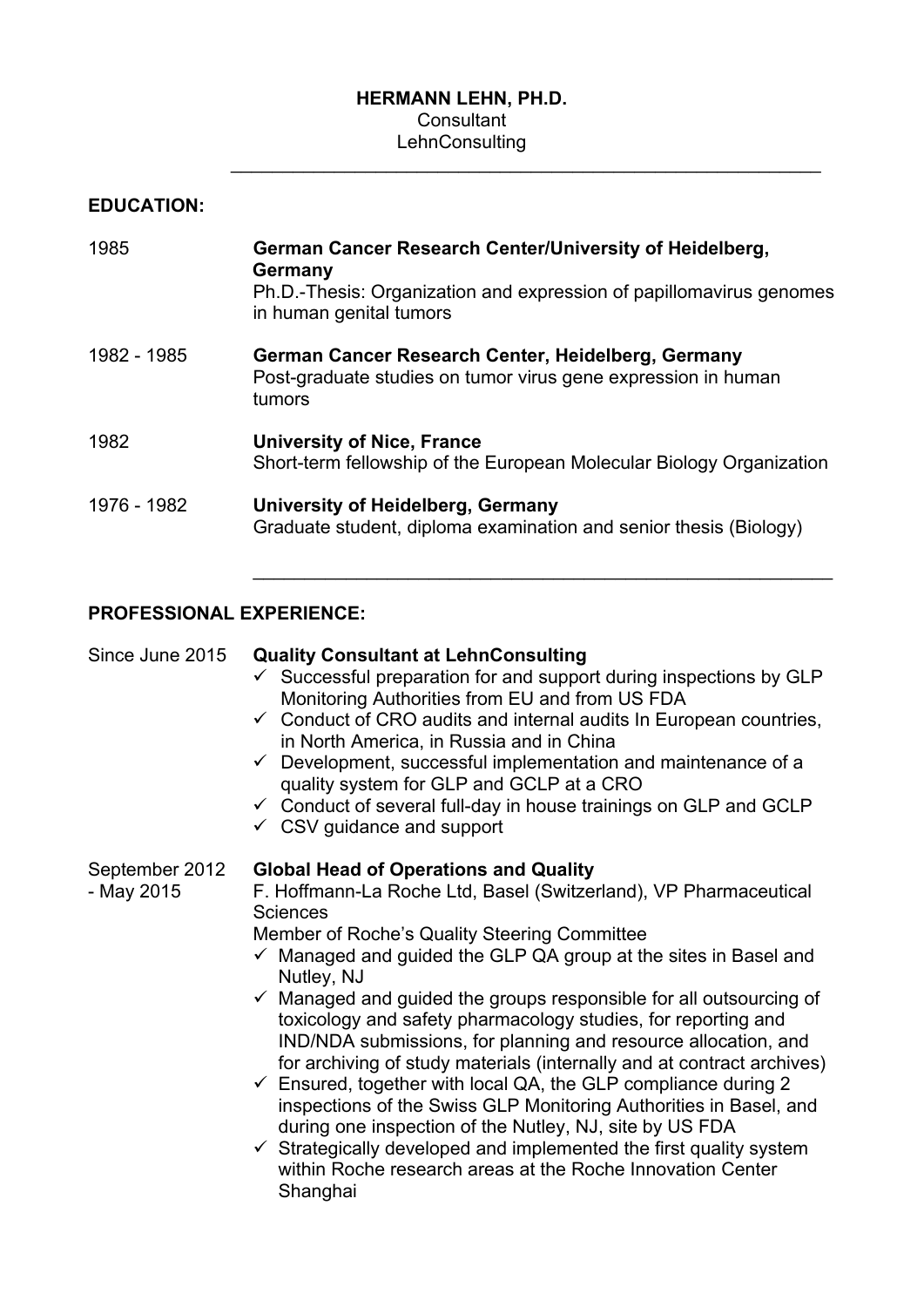- $\checkmark$  Prepared the Roche Innovation Center Shanghai for an inspection by Chinese FDA which was successfully passed
- $\checkmark$  Ensured GCP compliance of laboratories which conducted bioanalysis of samples from clinical trials
- $\checkmark$  Further improved the global Roche nonclinical outsourcing strategy by implementing best operational practices
- $\checkmark$  Maximized the support of Pharmaceutical Sciences departments by introducing globally harmonized and optimized operational processes, and by implementing new concepts in order to improve quality and best practices
- $\checkmark$  In addition to the CRO inspection activities from May 2005 to September 2012, coordinated about 80 GLP inspections of CROs globally used on behalf of Roche. Review of all CRO inspection reports. Conducted about 20 CRO inspections himself, 4 thereof in China.
- $\checkmark$  Ensured the timely availability of fully compliant final GLP study reports
- $\checkmark$  As member of Roche's Quality Steering Committee, contributed to the global Roche quality strategy, together with the global QA Heads of GCP, GMP, IT and Diagnostics

### May 2005 - **Global Head Quality Assurance GLP**

September 2012 F. Hoffmann-La Roche Ltd, Basel (Switzerland), VP Nonclinical Safety Member of Roche's Quality Steering Committee Member of Roche's Sustainability Working Group

- $\checkmark$  Managed and guided the GLP QA groups at the sites in Basel, Nutley, NJ, and Palo Alto, CA
- $\checkmark$  Ensured, together with local QA, the GLP compliance during 3 inspections of the Swiss GLP Monitoring Authorities in Basel, and during 3 inspections of the North American sites by US FDA
- $\checkmark$  Ensured GCP compliance of laboratories which conducted bioanalysis of samples from clinical trials
- $\checkmark$  Project leader (project duration: 4 years) of the Roche Pharma Research *GLIMS* project where more than 20 LIMS systems were replaced by a small number of fully GLP and 21 CFR Part 11 compliant global LIMS. This also encompassed the GxP compliant decommissioning of more then 14 LIMS
- $\checkmark$  Ensured the timely availability of fully compliant final GLP study reports
- $\checkmark$  Coordinated about 250 GLP inspections of CROs globally used on behalf of Roche. Review of all CRO inspection reports. Conducted about 40 CRO inspections himself, 10 thereof in China
- $\checkmark$  Delivered strategic input and co-developed the new GLP study outsourcing strategy of Roche
- $\checkmark$  Project leader of the GLP closure projects of the Roche Nutley and Roche Palo Alto sites. Both projects were retrospectively inspected by US FDA without any objections and therefore considered fully compliant with 21 CFR Part 58
- $\checkmark$  As member of Roche's Quality Steering Committee, contributed to the global Roche quality strategy, together with the global QA Heads of GCP, GMP, IT and Diagnostics
- $\checkmark$  Contributed to the successful sustainability strategy of Roche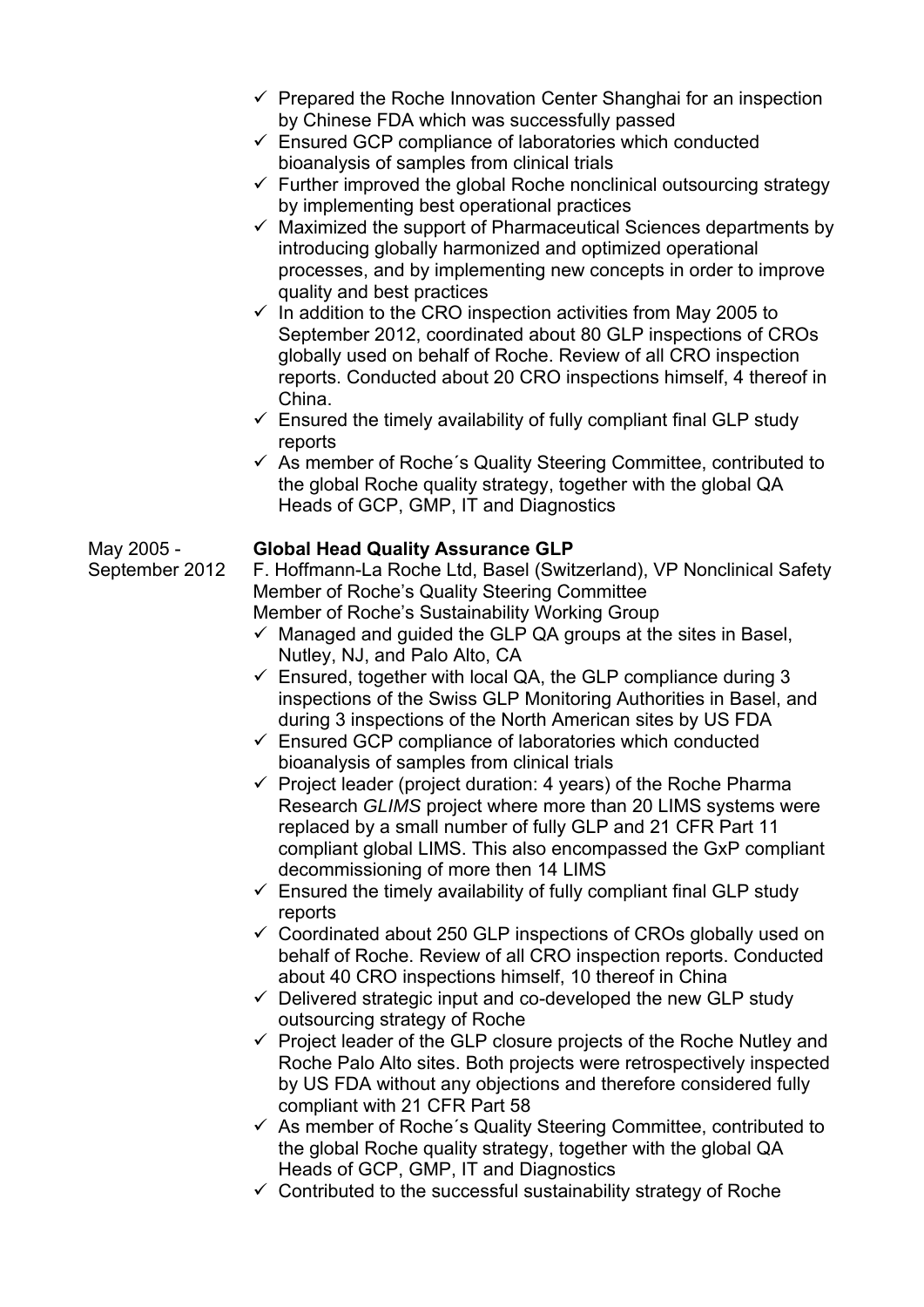| April 1999 -<br>April 2005 | <b>Global Head Quality Assurance GLP</b><br>Bayer Health Care AG, Wuppertal (Germany)<br>$\checkmark$ Managed, in a newly created function, the GLP QA groups at the<br>sites in Wuppertal, in West Haven, CT, in Raleigh, NC, and in<br>Berkeley, CA<br>$\checkmark$ Ensured compliance during 2 inspections of German GLP<br>Monitoring Authorities and one joint US FDA/German GLP<br>inspection<br>$\checkmark$ Supported/guided the joint US FDA/German GLP inspection of the<br>West Haven site in September 2001<br>$\checkmark$ Ensured the timely availability of fully compliant final GLP study<br>reports<br>$\checkmark$ Conducted most GLP inspections of CROs globally used on behalf<br>of Bayer<br>$\checkmark$ Implemented new processes in order to meet OECD GLP<br><b>Consensus and Advisory Documents</b><br>$\checkmark$ Developed the strategy for computer system validation, in the GLP<br>area, together with the company IT experts<br>$\checkmark$ Ensured regulatory compliance of the sample analysis from clinical<br>trials (Bioanalytics, Clinical Chemistry, Hematology) |
|----------------------------|-------------------------------------------------------------------------------------------------------------------------------------------------------------------------------------------------------------------------------------------------------------------------------------------------------------------------------------------------------------------------------------------------------------------------------------------------------------------------------------------------------------------------------------------------------------------------------------------------------------------------------------------------------------------------------------------------------------------------------------------------------------------------------------------------------------------------------------------------------------------------------------------------------------------------------------------------------------------------------------------------------------------------------------------------------------------------------------------------------------|
| May 1990 -<br>March 1999   | <b>Head of Quality Assurance GLP</b><br>Business Group Pharma, Bayer AG, Wuppertal (Germany)<br>$\checkmark$ Led up to 5 teams of GLP QA inspectors with a total of <20 staff<br>$\checkmark$ Ensured compliance during 3 inspections of German GLP<br>Monitoring Authorities and one joint US FDA/German GLP<br>inspection<br>$\checkmark$ Ensured the timely availability of fully compliant final GLP study<br>reports<br>$\checkmark$ Conducted most GLP inspections of CROs globally used on behalf<br>of Bayer<br>$\checkmark$ Implemented the GLP regulations according to German Chemical<br>Act from 1990 as well as the revised OECD GLP regulations from<br>1997<br>$\checkmark$ Implemented new processes in order to meet OECD GLP<br><b>Consensus Documents</b>                                                                                                                                                                                                                                                                                                                               |
| May 1986 -<br>April 1990   | <b>Toxicology Study Director</b><br>Institute for Toxicology, Bayer AG, Wuppertal (Germany)<br>$\checkmark$ Implemented cell culture models in genotoxicity, such as HPRT<br>test, UDS test<br>$\checkmark$ Executed regulatory genotoxicity studies in compliance with GLP<br>regulations<br>$\checkmark$ Outsourced GLP genotoxicity studies to CROs                                                                                                                                                                                                                                                                                                                                                                                                                                                                                                                                                                                                                                                                                                                                                      |
| April 1986                 | Ludwig Institute for Cancer Research, Sao Paulo (Brazil)<br>Advisor in advanced techniques of gene expression detection methods                                                                                                                                                                                                                                                                                                                                                                                                                                                                                                                                                                                                                                                                                                                                                                                                                                                                                                                                                                             |
| April 1985 -<br>April 1986 | <b>German Cancer Research Center, Heidelberg (Germany)</b><br>Post-doctoral research associate                                                                                                                                                                                                                                                                                                                                                                                                                                                                                                                                                                                                                                                                                                                                                                                                                                                                                                                                                                                                              |